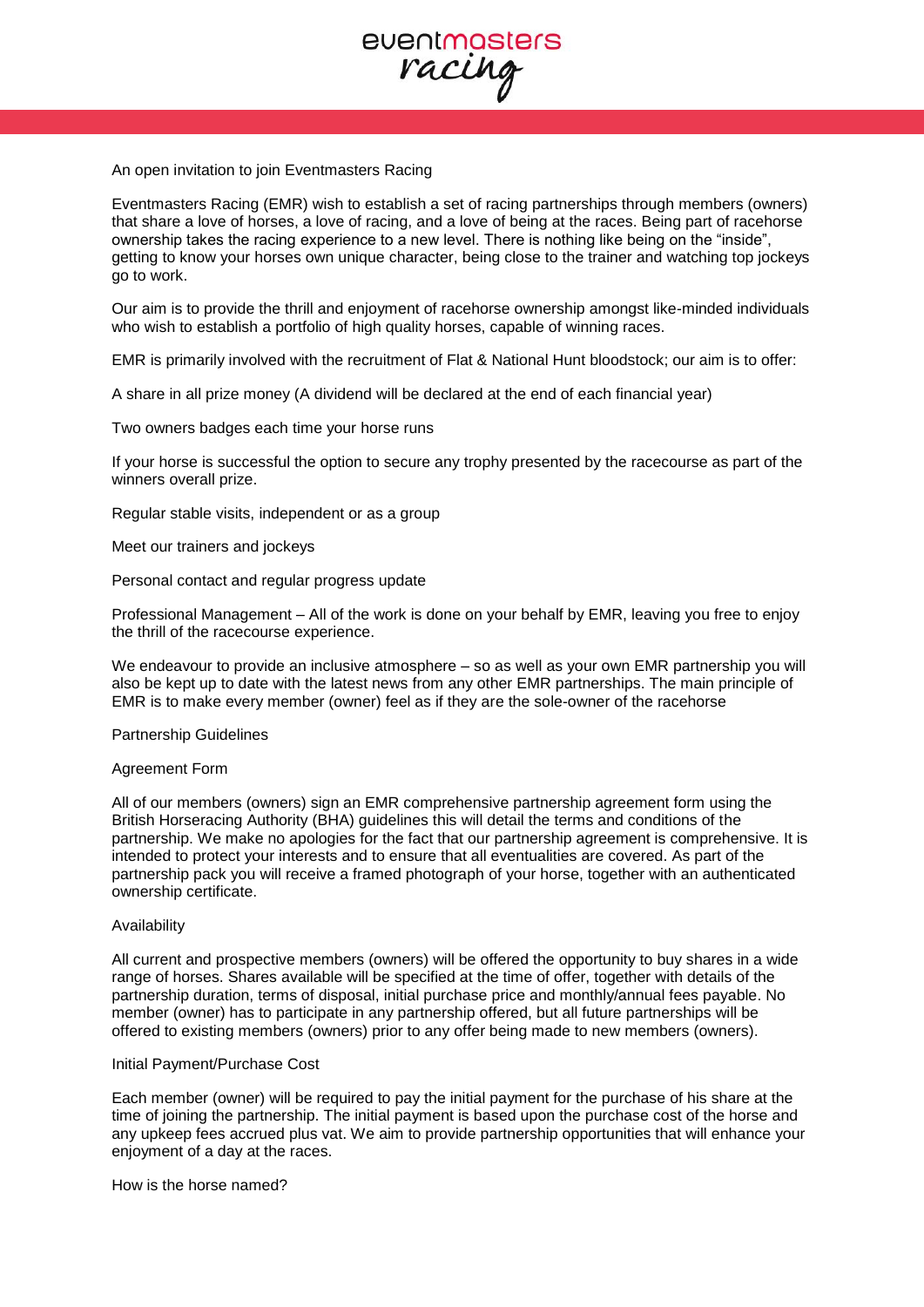

If an unnamed horse is purchased, all of the members (owners) will be asked to provide a suggested name. These names will be collated by EMR and a voting paper will be circulated. All members (owners) will be eligible to vote for their favoured name. The name receiving the most votes that is acceptable to Weatherbys will then be used.

## Prize Money/Trophies/Dividend

Prize money is distributed to owners on an annual basis, the date of payment is determined in the partnership agreement. All members will be entitled to secure any winners trophy presented; it is our intention to offer the option of retaining prize money or receiving a trophy following any success. Duplicate trophies will be secured on a need basis from source. At the end of each financial year a set of audited accounts will be provided to each member. Eventmasters Limited will retain 10% of any prize money achieved by any individual partnership to cover administration expenses. No other payment(s) will be sought by Eventmasters Limited or EMR

# Selection of Trainers/Colours

The selection of trainers for each of our horses always remains the responsibility of EMR and their appointed representatives. All of our horses will run in EMR colours as shown. The selection of trainers will take into account where possible the location of the specific members (owners) involved in that individual partnership.

## Racecourse Owners Badges

Each owner will receive two free official owners' badges each time the horse runs. This allows access to the Owners and Trainers Bar and Restaurant, as well as the pre-parade and parade ring and hopefully the winner's enclosure! Please remember that the aim of EMR is to provide members (owners) with an enhanced racecourse experience. Therefore to ensure fairness to all members (owners) the policy of the partnership is to restrict pre-parade and parade ring access to two nominated individuals per membership. Where required/requested Eventmasters Limited will endeavour to provide hospitality packages at preferential prices when EMR has a direct involvement with any partnership horse running at a specific meeting.

## Presentation Podium

When we do find ourselves in the winners enclosure, as victors, one of the two nominated individuals per membership will be invited onto the presentation podium, this will ensure that each member (owner) has the opportunity to enjoy this fabulous experience. The member (owner) nominated to receive the trophy will be decided by lots until such time that each member (owner) has had the opportunity to receive the presentation on the winner's rostrum on behalf of the partnership.

## Communication to Members (owners)

All members (owners) will receive direct communication at all times from EMR. This can be provided by phone, fax or email as specified by each individual member (owner). We are always on the end of a phone to answer any queries or provide any assistance you may need. It is also our intention to produce a quarterly newsletter on all aspects of EMR

## Ownership Agreement Period

On each individual horse secured we will offer a partnership that will run for a period of 24 months. Following this period the horse will be sold unless all members (owners) of that specific horse agree that they wish to continue with the partnership, if this proves to be the case the horse will be retained for a further period of 12 months. The horse will continue in training throughout the duration as shown above unless in the opinion of the trainer and/or in the opinion of EMR the horse no longer merits being retained in training. Each partnership will be individually registered and will have a separate Weatherbys Bank Account. Your share in the horse can also be individually fully insured (mortality) if required. We believe that this provides each member (owner) with complete security with regard to their investment.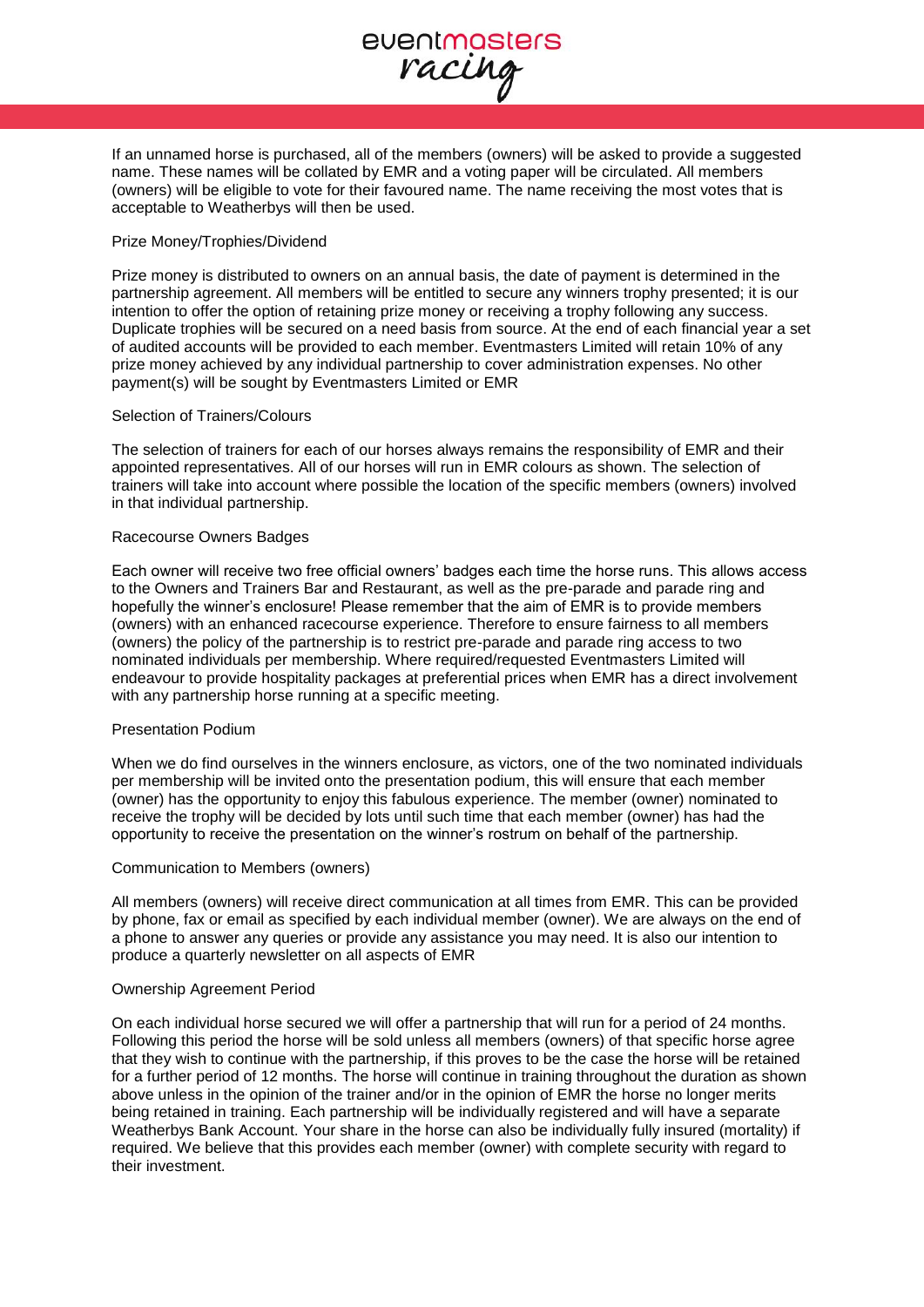eventmasters racing

# Selling Policy

We ask all potential members (owners) to note that the objective of our racing partnerships is to win races. If we get a good horse we intend to keep him. Your purchase of a share in any of our horses should not be considered as an investment. If an individual member (owner) for what ever reason wishes to sell their percentage in the partnership, they must first offer the percentage to the existing members (owners) prior to making their "share" available to a potential new member. The ability to sell your share must be subject to approval by EMR which will not be unreasonably withheld.

#### Stable Information/Betting Policy

Each member (owner) will have different reasons for wishing to participate in the ownership of a horse. We aim to make your ownership experience the best possible, sharing sociable ownership and enjoying great days out at the races. We aim to encourage our members (owners) to mix with our trainers, jockeys and other well known racing personalities and celebrities. We will ensure that our members (owners) are provided with important information on the health and well being of horses that are managed by EMR. On receipt of this valuable information you may feel it appropriate to have a wager. For many of us part of the pleasure of horse racing is in landing a successful wager when your horse has been successful. However we remind members (owners) that we are not a gambling organisation, having said that we would always encourage our members (owners) to make use of information from our stables to best advantage when deciding which horses to back when attending the races. Any information provided can never be guaranteed, nor is it our right. Any successful wagers must be considered as a bonus. All EMR horses will run on their merit on every occasion. EMR supports the BHA initiative on insider information.

#### Selecting the Racehorses

The process of selecting a racehorse is by far the most difficult task for any prospective owner to undertake. There are many factors to be considered, such as what horse to buy, how much to pay for it and who is to train it.

For most potential owners it is a step too far to consider buying their own horse. Most owners will feel safer entrusting the purchase of their horse to a qualified individual who is judged to have "a good eye for a horse". Indeed the position of the bloodstock agent seems to grow ever more powerful with even the top stables and trainers relying on the skills of these individuals. The success of Highflyer Bloodstock and their close relationship with top stables such as Paul Nicholls, Nicky Henderson and Alan King is a notable example in the National Hunt code.

Personally I would recommend that any potential owner makes at least one visit to the sales. Ultimately there is only one way to develop an "eye for a horse", and that is to study as many different horses as possible. Given time and practice most people can learn to identify the basic characteristics of a well conformed horse:

Straight legs in front

Sloping shoulder

Short strong cannon bones

45 degree pasterns

Low hocks

Powerful hind quarters

Well proportioned body & back

As well as the enjoyment provided by the heady excitement and intoxicating atmosphere of the sales (which is not to be missed), it also presents an excellent opportunity to study a large number of horses at close quarters. Entry is free and there is no obligation to buy – what have you got to lose?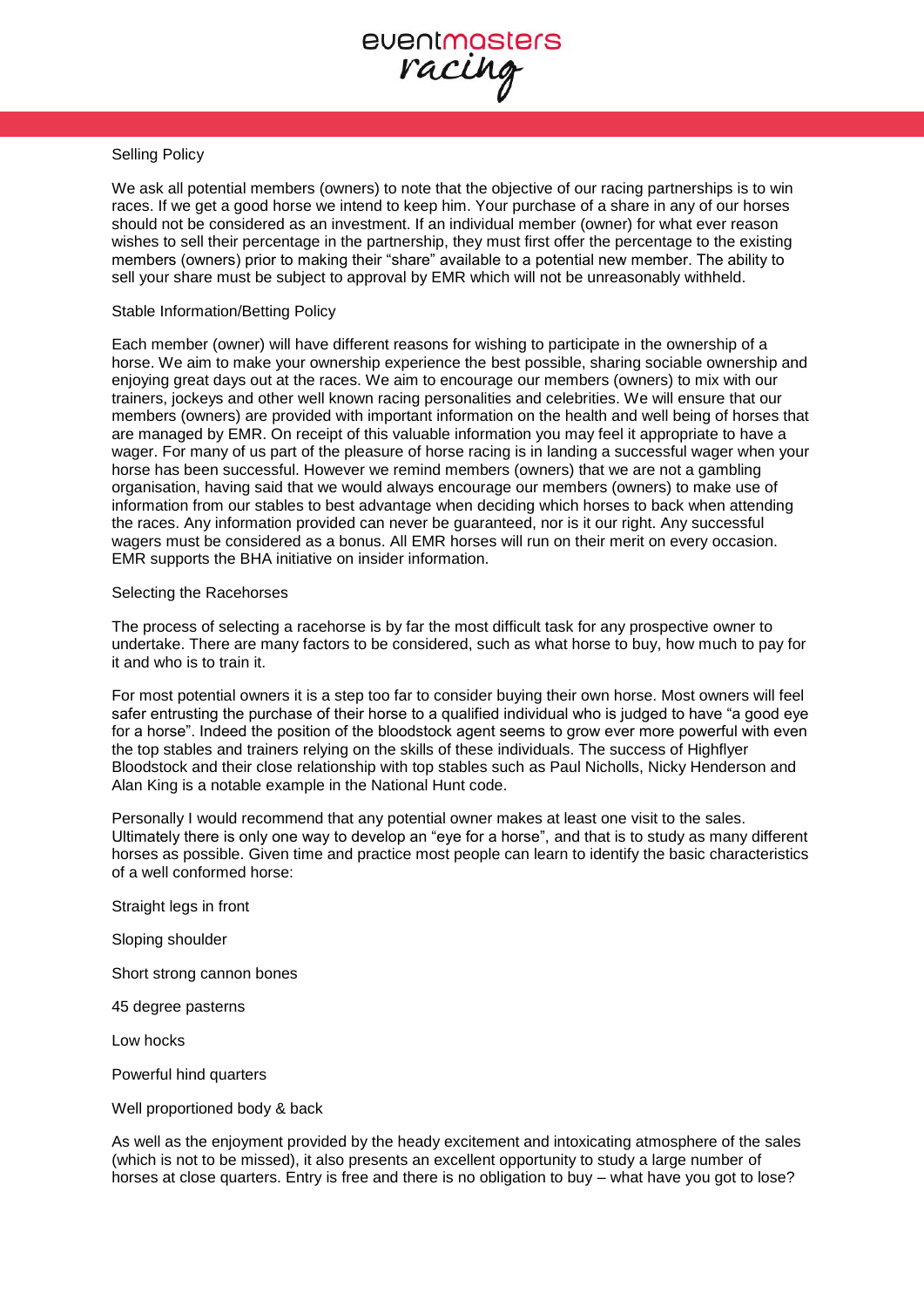Most prospective owners are realistic enough to understand that not all horses can be champions, indeed only a small percentage will ever win a race. But part of "living the dream" is the hope that the horse you buy will be good enough to win races, and if you are lucky enough to have your "dream come true" turn out to be a champion.

It should be remembered that no horse is perfect, they all come with flaws. Racing is full of examples of horses that have less than perfect conformity or carry physical ailments yet go onto to succeed at the highest level – not least Imperial Commander, the 2010 Cheltenham Gold Cup winner in whom I have been fortunate to be a part owner. There is no absolute when it comes to conformity, only a set of guiding principles. A horse with a flaw in conformation may not be affected in its movement or work. Some conformational defects may have limited impact if the rest of the horse is well put together.

The key to ensuring athletic longevity is to recognise any imperfections in conformation at the outset and to manage the horse within its physical ability to perform. Good training practice can head off most likely issues before they develop into lameness or behavioural problems.

Whilst most attention is paid to pedigree and conformity we believe that the choice of horse and its future propensity to be successful is based upon five key areas;

- Pedigree & breeding
- Conformity
- Movement
- Airflow
- Education & early preparation

Within this section we cover each of the five areas as individual elements, but all are vital to the selection and preparation of the horse in order to maximise the chances of success on the race track.

We recognise that much of the information provided is a matter of opinion, but in relation to the selection and preparation of racehorses the element of personal judgement is a key factor – and the major difference between individual trainers, bloodstock agents and owners. We have endeavoured to provide the information in a simple to read, easy to understand format – but are happy to answer any further queries you may have.

All of our horses will be carefully selected in conjunction with bloodstock agents. We see the selection and education of our horses as central to any ambitions of future success.

Our network of agents will cover all of the private vendors throughout Ireland and the UK, all sales by the key sales organisations, and an intimate knowledge of Irish point to point form, (we are represented at all of the major point to point meetings throughout the year).